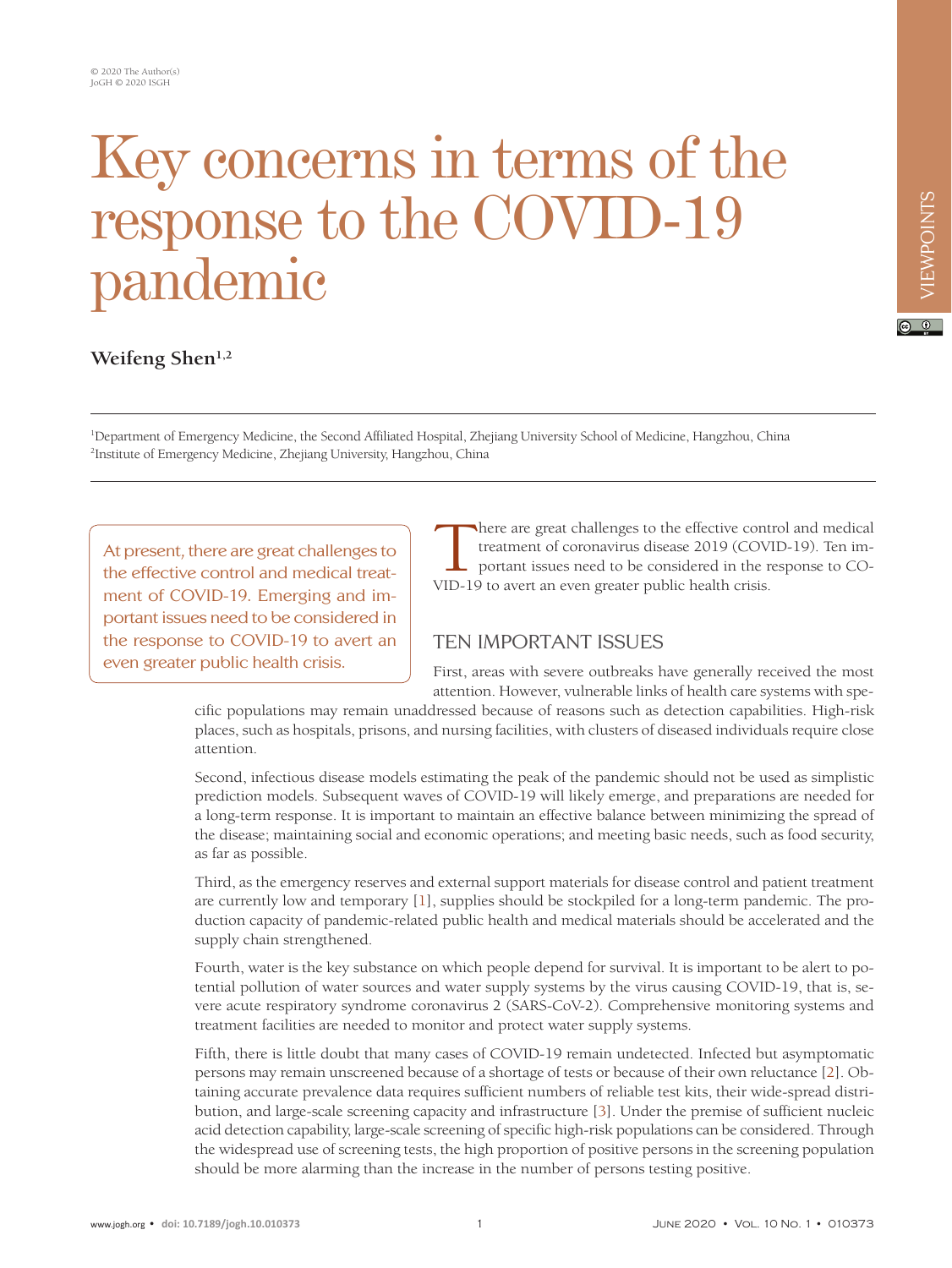Ten important issues need to be considered in the response to COVID-19. These key issues are vulnerable links of health care systems, preparations for a long-term response, the production capacity of pandemic-related public health and medical materials, comprehensive monitoring systems and treatment facilities needed to monitor and protect water supply systems, large-scale screening of specific high-risk populations, a wide range of pre-inspection network, establishment of a multi-level epidemic prevention and control system, access to medical resources for COVID-19 patients, preventing infection of front-line medical workers and the implementation of multi-level cooperation.

> Sixth, during a pandemic, pre-examination in fever clinics [\[4](#page-2-3)], out-patient wards, and emergency medical services is critical. Also necessary is a wide range of pre-inspection practices at road checkpoints, airport terminals, border crossings, and public places with a large inflow of people. Both systems must be woven into a prevention and control network.

> Seventh, establishment of a multi-level epidemic prevention and control barrier is fundamental for public protection. At the societal level, joint prevention and control mechanisms can effectively improve organizational capabilities. Community prevention and control is the basis of multi-level epidemic management and control [\[5](#page-2-4)]. During rapid disease spread, regardless of whether there is community transmission, community "grid" prevention and control can play the role of a community "gatekeeper." Digital tracking of the entire population also improves the efficiency of epidemic prevention and disease control [[6](#page-2-5)], but it has limitations.

> Eighth, the lack of access to medical resources for COVID-19 patients contributes to the spread of the disease, and every effort should be made to go beyond testing, to admission and treatment. Municipalities should have protocols and the capacity for rapidly upscaling the building and renovation of hospitals. "Re-purposing" existing structures, such as conversion of public venues such as stadiums and exhibition centers into "Fangcang" shelter hospitals in China, can be an effective method of expanding health care capacity [[7](#page-2-6)]. Nosocomial cross-infection is an important pathway for the transmission of COVID-19 [\[8\]](#page-2-7), and the "three preventions" – preventing cross-infection among patients, patient escorts, and medical staff – must be implemented in all facilities.



Photo: Automatic temperature measurement of personnel entering the hospital (from the author's own collection, used with permission). and respond actively. **the author's own collection, used with permission).**

Ninth, in the situation of shortage of effective personal protective equipment, preventing infection of front-line medical workers is a priority. Measures such as staff rotation and psychological support can help protect these key personnel. Psychological needs of COVID-19 patients and families in isolated areas must also be addressed.

Tenth, regional differences in the implementation of major public health emergency measures, such as suspending intra-city public transport and school closures [[9,](#page-2-8)[10](#page-2-9)], have become more apparent. These differences make many effective measures difficult to achieve a large-scale impact. The implementation of multi-level cooperation, including internationally, needs to be greatly improved.

#### **CONCLUSION**

In short, ten important issues mentioned above need to be considered in the response to COV-ID-19. During the development of the COVID-19 epidemic, we still need to find more issues in time